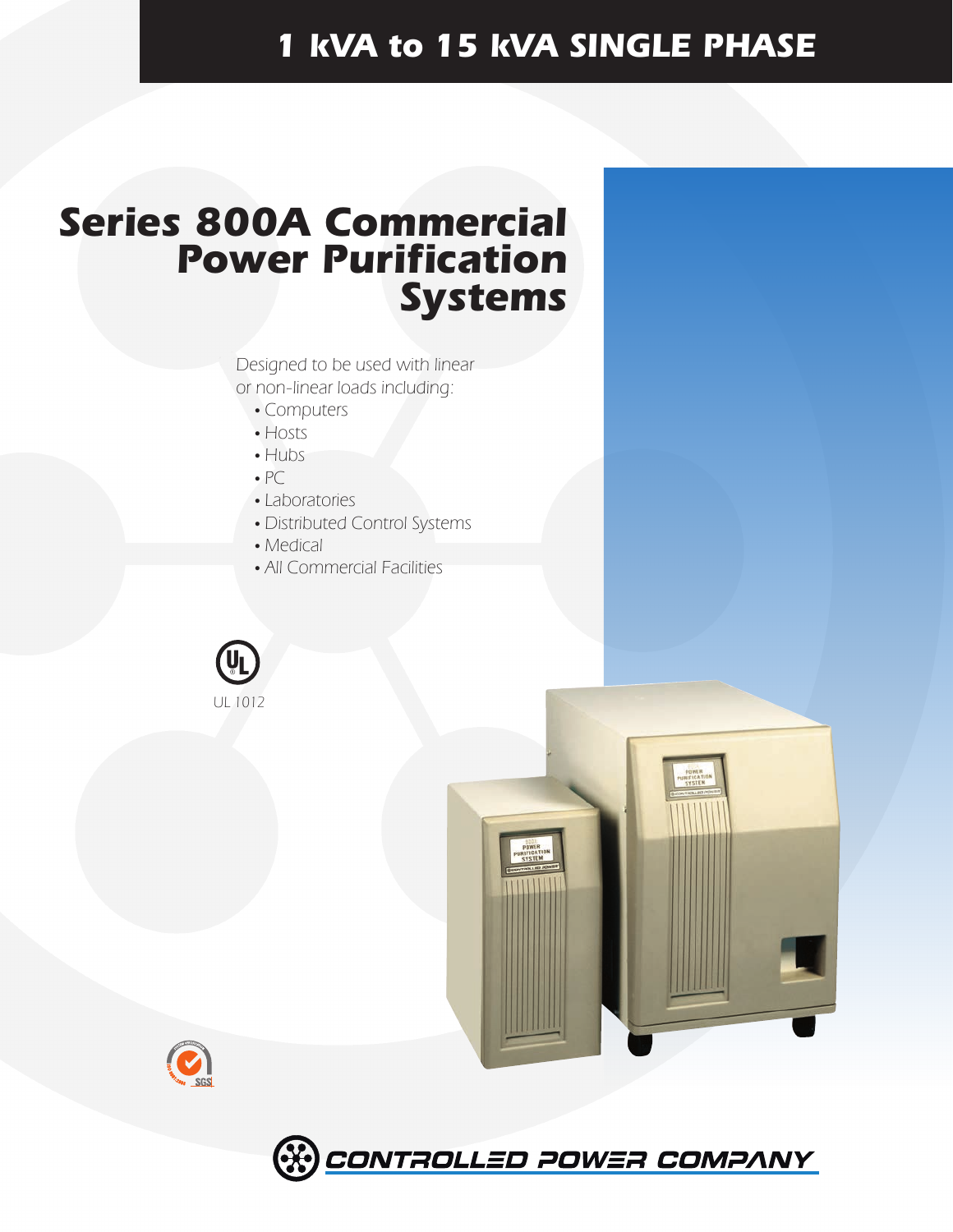# **SERIES 800A**



## *"Series 800A" Commercial Power Purifier*

*The overall function of the Series 800A Power Purifier is to take polluted,*  fluctuating, and erratic electrical power that exists in all areas today, and *purify it for sensitive electronic equipment.*

*The Series 800A Power Purifier is a self-regulating isolation transformer. It was developed to protect against fluctuating voltage, brownouts, noise, short duration power outages, sags, surges, spikes and transients. With the advent of switch mode power supplies (installed in almost every computer), harmonics are introduced into the power lines causing overheating and potential failure of conductors and transformers. For this reason, special transformers are manufactured to handle these harmonics. Transformers with high "K-factors" are designed to not overheat as a result of harmonics in the line. The Series 800A Power Purifier has one of the highest "K-factors" – K-30 – and eliminates harmonic current in the power line, preventing damage to building wiring.*

*The Series 800A Power Purifier is ideal for commercial power distribution situations. In addition to the problem of electrical power disturbances, there is often the question of how to effectively and efficiently distribute electrical power at a given installation. Typically, a commercial environment (offices, facilities, etc.) is in a state of perpetual change. When computers and peripherals are added, eliminated, or relocated, the power distribution equipment must be capable of adapting to these changing conditions.*

*The Series 800A Power Purifier is also ideal for medical applications*  requiring an isolated power source with low leakage current to ground *characteristics. (See Page 4 for the Series 800A specifications.)*



## *Features & Benefits*

- *State-of-the-art ferroresonant transformer protects sensitive electronic equipment against all power line disturbances, line noise, and transients*
- *Provides "ride-through" capability for up to (1) full cycle of lost power*
- *Acts as a large filter to eliminate harmonics that might be reflected into the line from the load*
- *Solves 99.5% of all power disturbance problems*

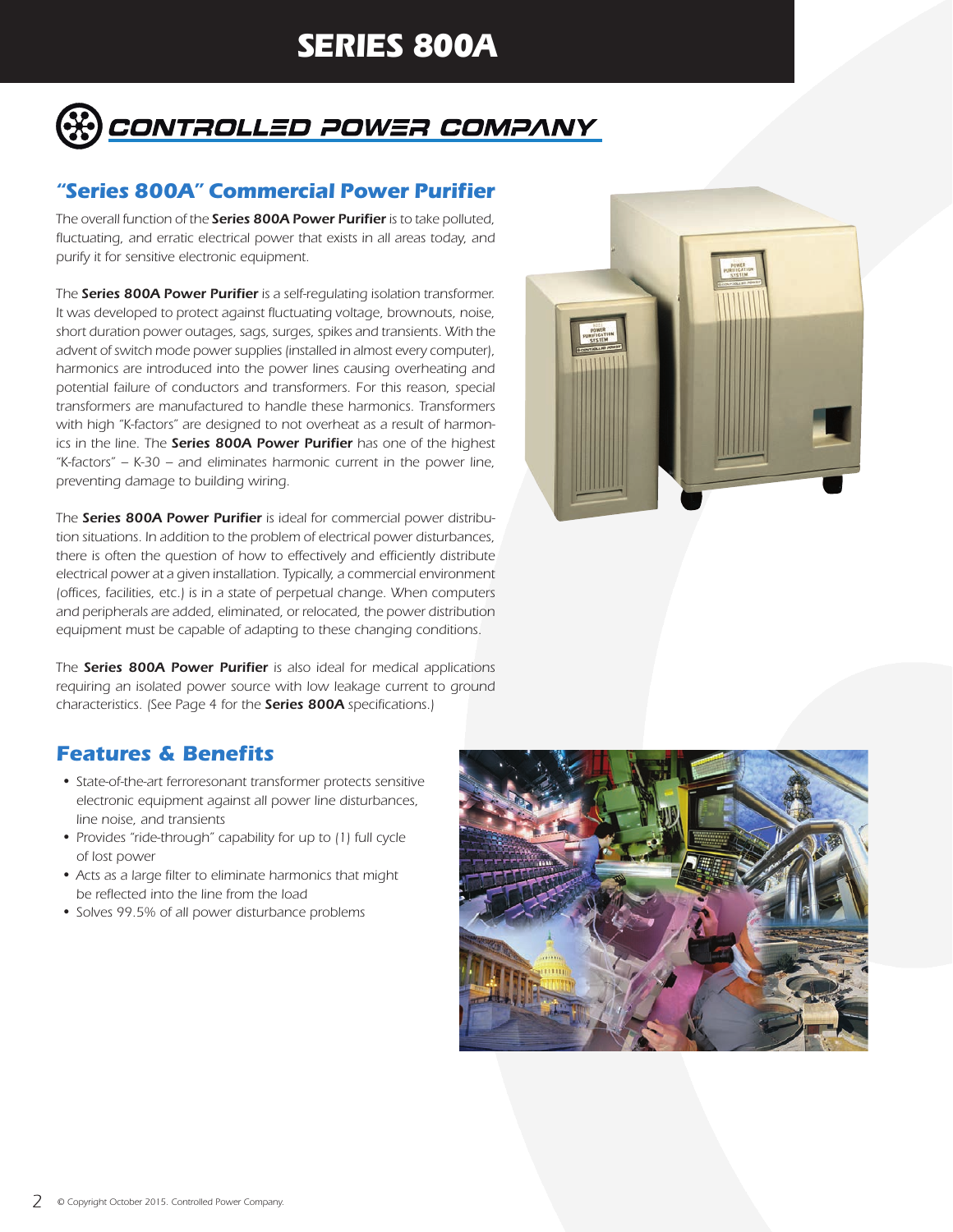*Exceeding the voltage regulating performance of any power conditioning product on the market, the Series 800A Power Purifier solves 99.5% of the electrical power problems that exist*

## *Variable Range Regulation (VRR)*

*In the Series 800A Power Purifier, the input regulation band widens as an inverse function of load. Under typical conditions, the input band is +10% to -20%, regulating the output to ±3%. With a 50% load (common in many installations), the input band is +10% to -40%.*

The benefits of VRR are dramatic. Under conditions in which most equipment would cease operation, the *Series 800A Power Purifier and the equipment plugged into it continue to perform.*

# *Immunity To Distortion Of Input Waveform Irregularities*

*The input waveform can be distorted and laden with transients, or may even be a square wave. However, the sine wave output is transient-free and independent of the input irregularities. This makes the Series 800A Power Purifier a perfect choice for certain generator-powered applications.*

# *"Ride Through" Capability*

*With the loss of input power for 1/4 cycle (4 msec), 1/2 cycle (8 msec), or a full cycle (16.6 msec, load-dependent), the stored energy within the Series 800A Power Purifier assures that the load sees no power loss.*

# *Short-Circuit Proof*

*The Series 800A Power Purifier is a well-constructed, static magnetic device, which cannot be damaged by electrical shorts in the load. Upon a short-circuit condition, the output voltage will drop to near zero, and return to full nominal voltage once the short is cleared.*

# *Efficient, Effective Power Distribution*

*Designed for maximum application flexibility, the Series 800A Power*  **Purifier** back panel interfaces with computer peripherals in any or a *combination of (3) output configurations. Changes can be made by installing the proper output distribution panel.*

- *Receptacle Interface: The back panel may be customized to fit a variety of receptacles. This interface option allows peripherals to plug directly into the Series 800A Power Purifier.*
- *Flexible Extension With Receptacle Termination: The back panel is designed to accommodate a flexible extension with the desired receptacle termination(s) and number of receptacles.*
- *Flexible Extension With Field-Wired Termination: This is the same as "Receptacle Termination" (above), only the termination is field-installed wiring instead of receptacles.*